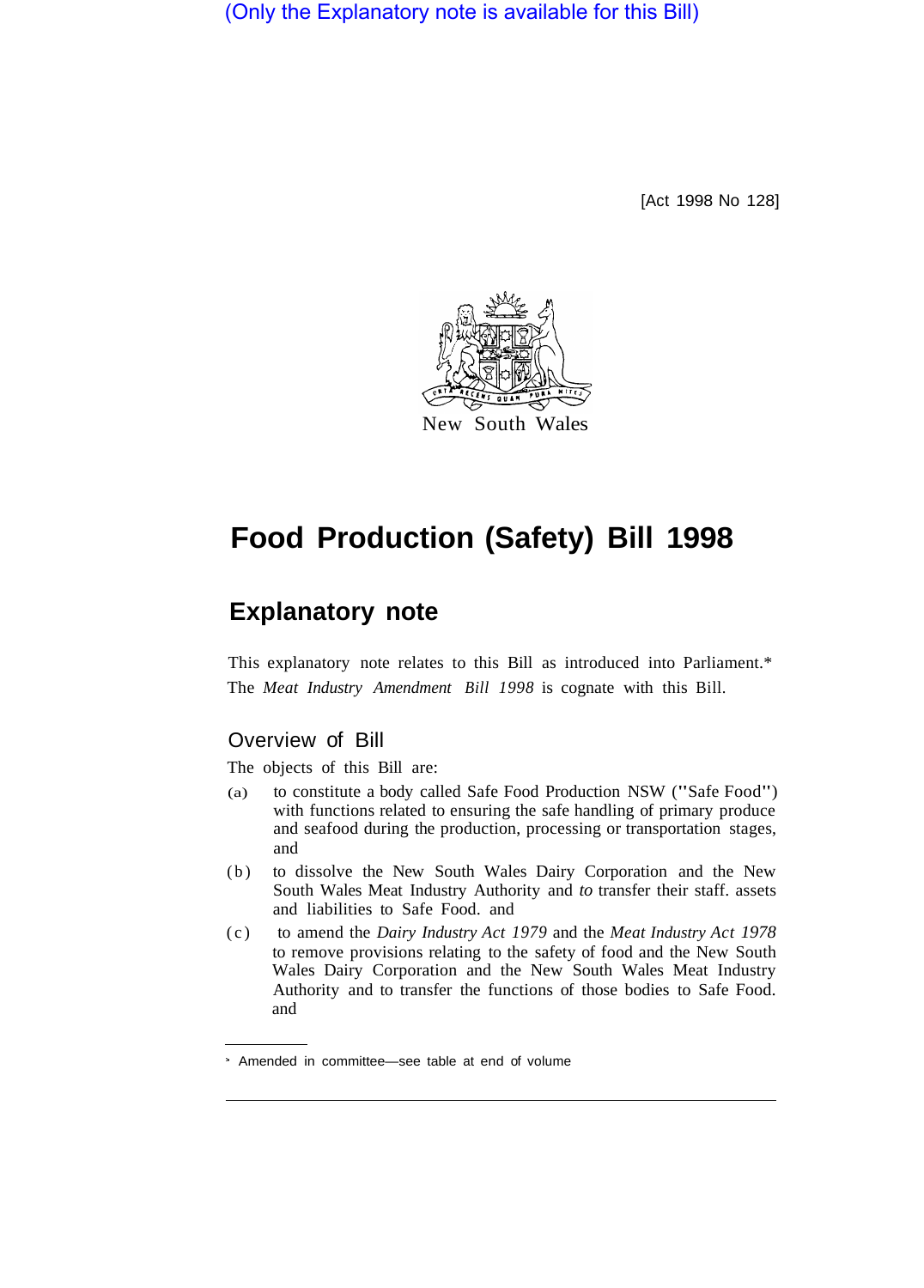Explanatory note

- (d) to establish a Safe Food Production Advisory Committee, and
- (e) to enable reguIations to be made establishing food safety schemes, and
- (f) to provide for related matters.

## Outline of provisions

#### **Part 1 Preliminary**

**Clause l** sets out the name (also called the short title) of the proposed Act.

**Clause 2** provides for the commencement of the proposed Act on a day or days to be appointed by proclamation.

**Clause 3** defines certain words and expressions used in the proposed Act.

**Clause 4** extends the proposed Act to primary produce or seafood intended for use as animal food.

**Clause 5** provides that the proposed Act does not apply to the handling of primary produce or seafood on retail premises (except for certain retail premises where meat is processed) or from retail vehicles (except dairy retail vehicles) or to the handling of primary produce or seafood not intended for sale (except milk or dairy products).

**Clause 6** provides that in the event of an inconsistency between the proposed Act and the *Food Act 1989* or the *Public Health Act 1991,* the *Food Act 1989* or the *Public Health Act 1991* prevails.

**Clause 7** provides that notes in the proposed Act do not form part of the Act.

## **Part 2 Safe Food Production NSW**

**Clause 8** constitutes a body corporate with the corporate name Safe Food Production NSW (referred to in the proposed Act as Safe Food).

**Clause 9** sets out the functions of Safe Food. In particular, Safe Food has the functions of keeping under review operating procedures for the handling of primary produce or seafood and of regulating the handling of primary produce or seafood by means of food safety schemes to ensure its safety for consumption.

Explanatory note page 2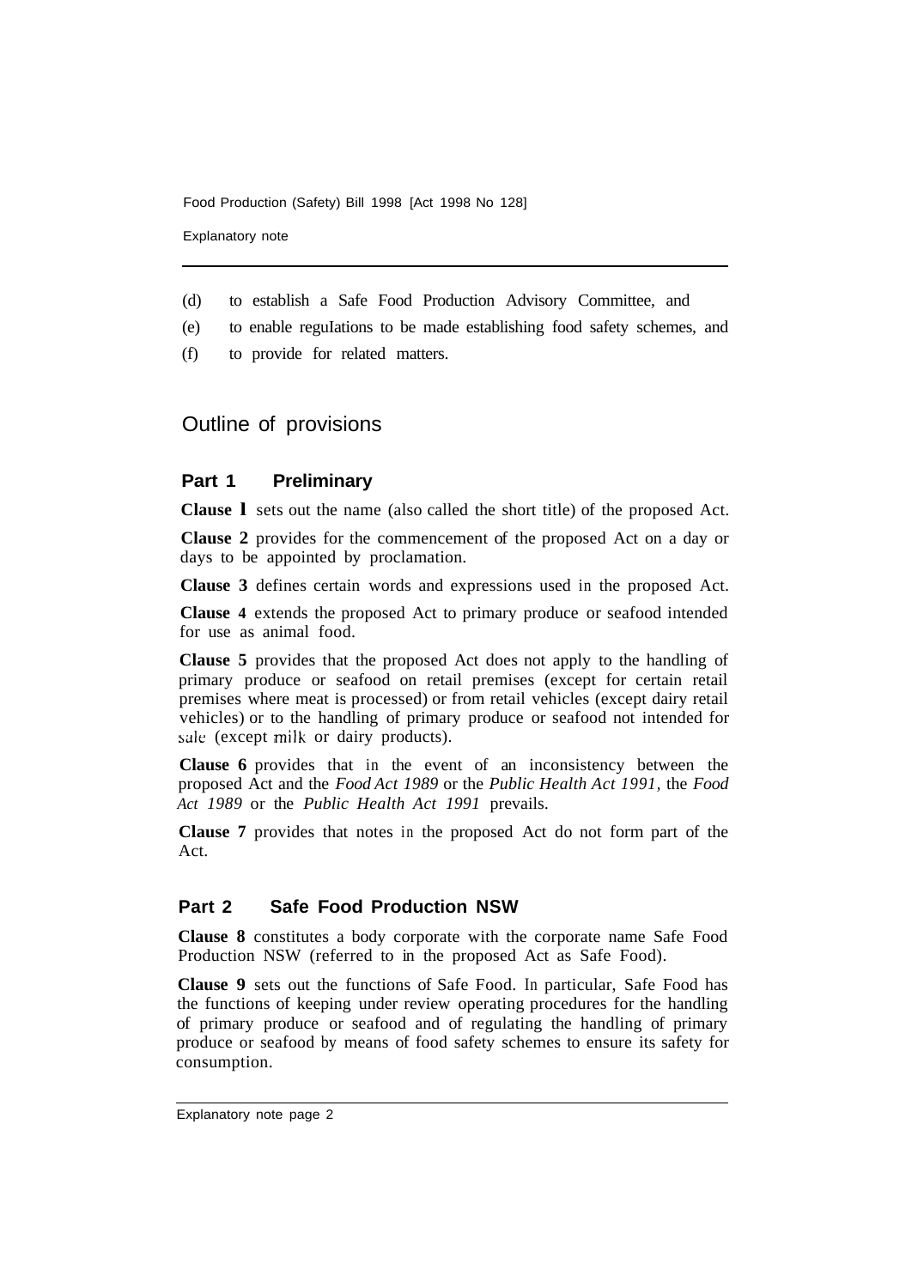Explanatory note

**Clause 10** makes Safe Food subject to the control and direction of the Minister.

**Clause 11** provides for the appointment of a Chief Executive Officer of Safe Food.

**Clause 12** provides for the appointment of an acting Chief Executive Officer in the illness or absence of the Chief Executive Officer or during a vacancy in the office of Chief Executive Officer.

**Clause 13** enables staff of Safe Food to be employed.

**Clause 14** enables Safe Food to authorise certain persons to be authorised officers for the purposes of the proposed Act.

**Clause 15** enables Safe Food to engage consultants and contractors.

## **Part 3 Safe Food Production Advisory Committee**

**Clause 16** requires the Minister to establish the Safe Food Production Advisory committee.

**Clause 17** sets out the functions of the Advisory Committee. One of the primary functions of the Advisory Committee is to provide expert advice to Safe Food on any matter relating to Safe Food's functions.

**Clause 18** enables the Minister to appoint temporary members of the Advisory Committee and to establish subcommittees of the Advisory Committee.

## **Part 4 Food safety schemes**

**Clause 19** enables regulations to be made prescribing food safety schemes in relation to a type of primary produce or seafood. The regulation-making power covers a broad range of matters including regulating the handling of primary produce or seafood. setting up licensing schemes in relation to the handling of primary produce or seafood and requiring the preparation and implementation of food safety programs to ensure that food safety schemes are being complied with.

**Clause 20** requires industry consultation to be undertaken before the establishment of a food safety scheme and provides that the provisions of the *Subordinate Legislation Act 1989* relating to the preparation of regulatory impact statements for principal statutory rules are to apply to regulations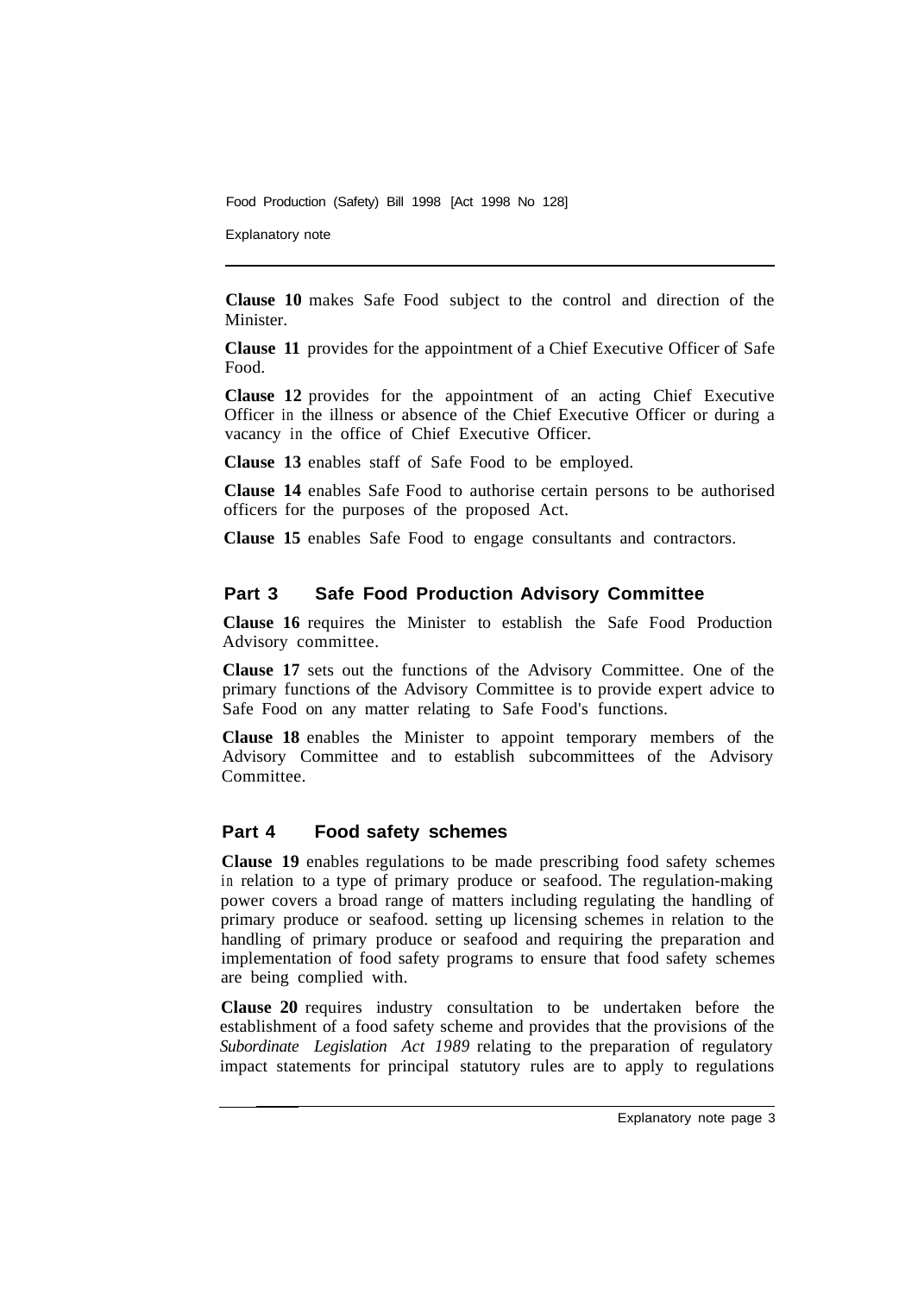Explanatory note

establishing food safety schemes. Those provisions require such statutory rules to be publicly exhibited for comment before being made.

**Clause 21**  makes it an offence for a person to handle primary produce or seafood in contravention of a provision of a food safety scheme or to contravene or fail to comply with a condition of a licence granted in accordance with a regulation establishing a food safety scheme.

**Clause 22**  requires Safe Food to undertake industry consultation on the continuing operation or the proposed amendment of a food safety scheme.

#### **Part 5 Enforcement**

#### **Division 1 Inspection and analysis**

**Clause 23** sets out the powers of authorised officers under the proposed Act and makes it an offence not to comply with a requirement of an authorised officer.

**Clause 24** enables an authorised officer to seize primary produce or seafood in connection with a suspected offence against the proposed Act or regulations or where the authorised officer has reasonable grounds to believe that the primary produce or seafood is not safe for human consumption.

**Clause 25** enables an authorised officer to apply for a search warrant under the *Search Warrants Act 1985* authorising entry to premises.

**Clause 26** enables Safe Food to give directions in relation to primary produce or seafood that is believed to be not safe for human consumption or in order to ensure that primary produce or seafood is safe for human consumption. Safe Food may seize primary produce or seafood that is not dealt with in accordance with a direction. The clause also provides a right of appeal to a Local Court against a direction.

**Clause 27** makes it an offence for **a** person to remove or tamper with primary produce or seafood that has been seized under the proposed Act.

**Clause 28** makes it an offence for a person to provide false information in response to a direction or request under the proposed Act.

**Clause 29** makes it an offence to obstruct or impersonate an authorised officer.

**Clause 30** provides that a certificate of authority is to be issued to each authorised officer.

Explanatory note page 4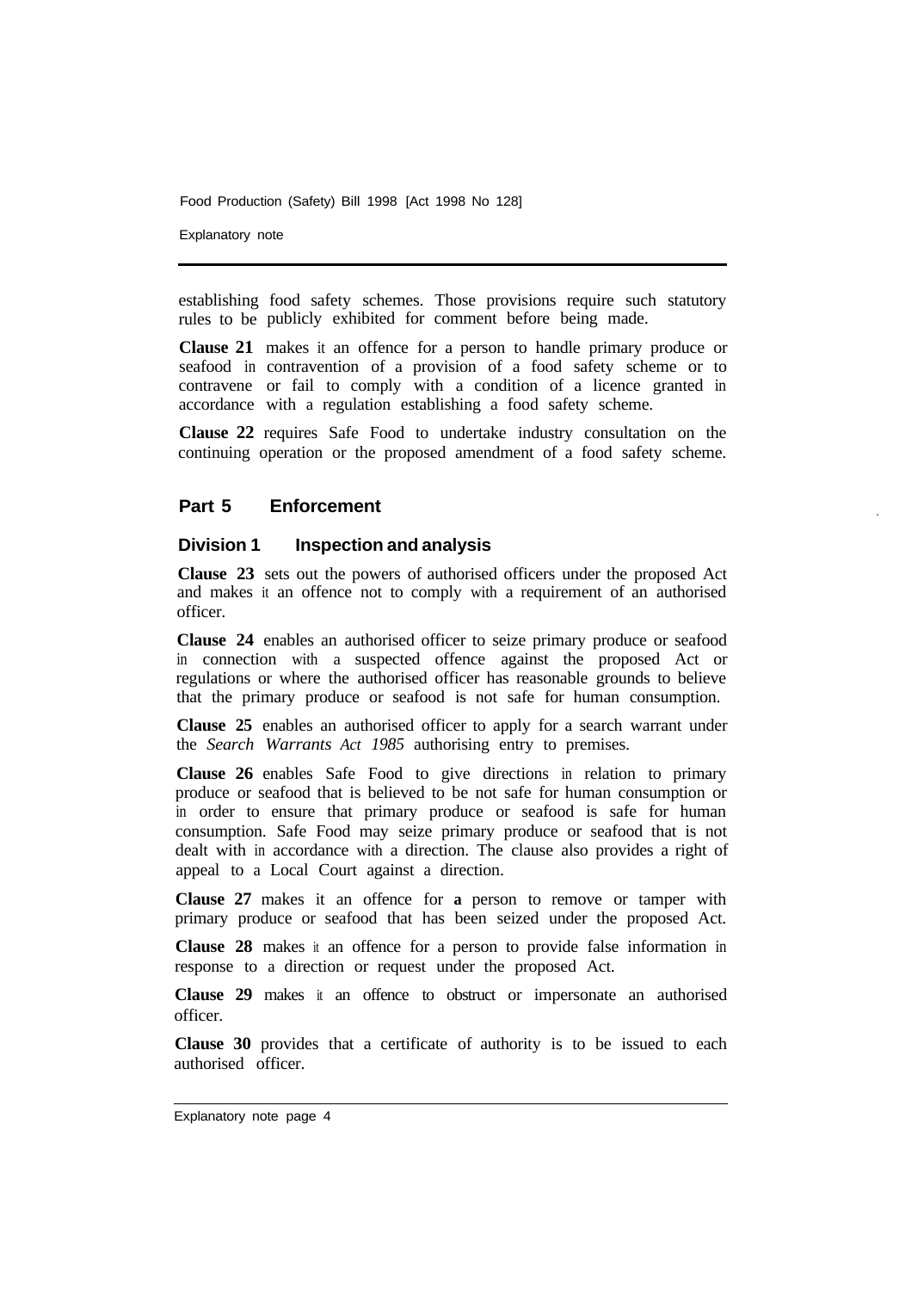Explanatory note

**Clause 31** enables Safe Food to arrange for the analysis of samples taken in accordance with the proposed Act.

#### **Division 2 Items seized by authorised officers**

**Clause 32** enables items seized under the proposed Part to be detained in the place where they were seized or removed to another place.

**Clause 33** enables items seized in connection with a suspected contravention of the proposed Act or the regulations to be returned if Safe Food is satisfied that there has been no such contravention.

**Clause 34** provides for items seized under the proposed Part to be forfeited to the Crown provided the seizure has not been disallowed under the proposed Part.

**Clause 35** provides that the cost of destroying or disposing of a seized item in accordance with the proposed Part is to be borne by the owner of the item.

**Clause 36** provides that an item that has been forfeited in connection with a suspected offence against the proposed Act or the regulations must be returned if Safe Food is satisfied that no contravention of the proposed Act or the regulations has been committed.

**Clause 37** provides for compensation to be paid by Safe Food in respect of a seized item if Safe Food is satisfied that no contravention of the proposed Act or the regulations has been committed in relation to the item and the item cannot be returned or has depreciated in value.

**Clause 38** enables an authorised officer who seizes primary produce or seafood under the proposed Part to cause it to be destroyed if it is filthy. decomposed or putrid or poses an immediate risk to health or property.

**Clause 39** enables a person who claims to be entitled to an item that has been seized under the proposed Part to apply to a Local Court for a disallowance of the seizure.

**Clause 40** provides for Safe Food to appear as respondent at a hearing of an application for disallowance of a seizure.

**Clause 41** enables a Local Court to make an order disallowing a seizure under the proposed Part in certain circumstances.

**Clause 42** enables a Local Court to make ancillary orders when making an order for the disallowance of a seizure under the proposed Part.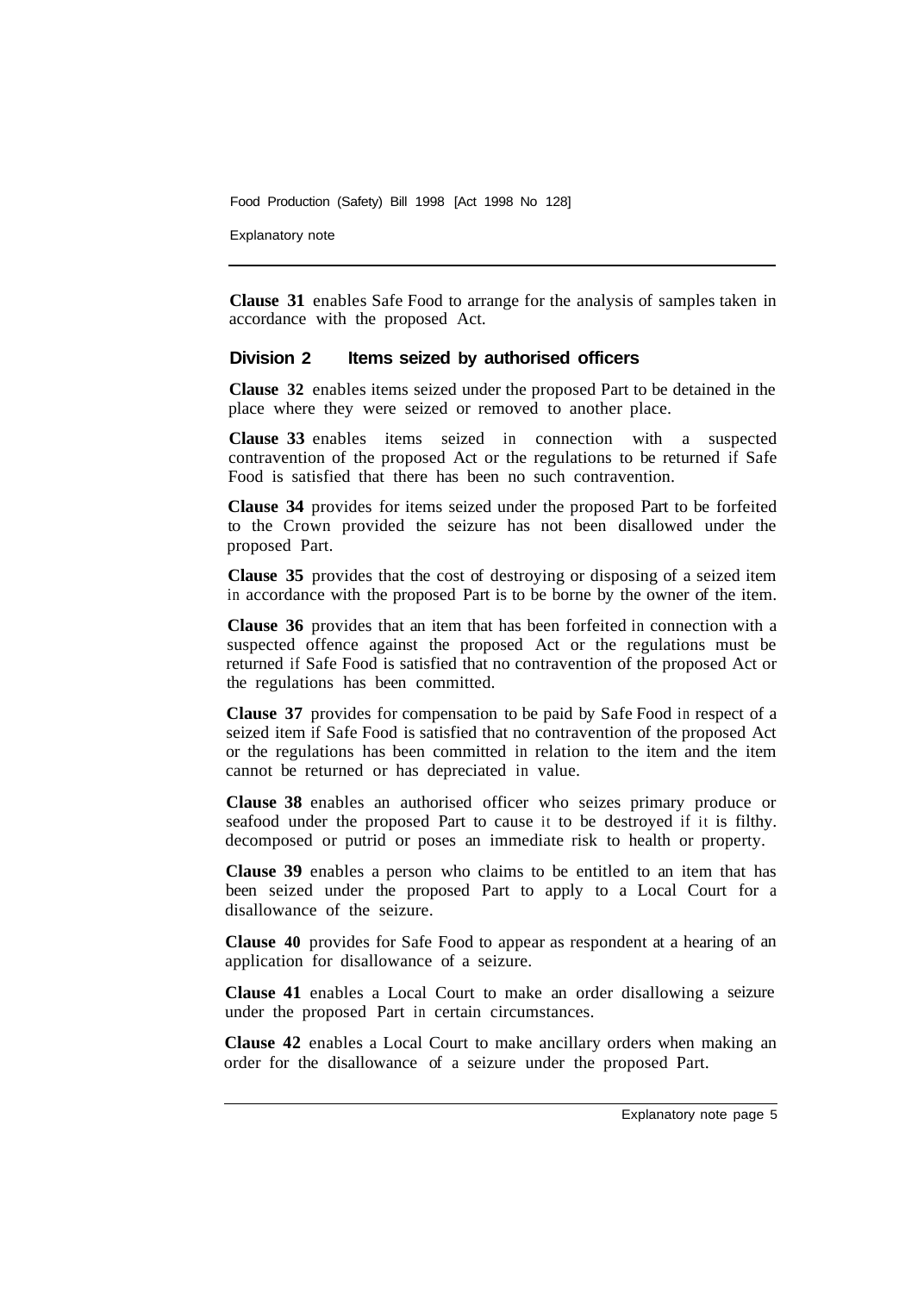Explanatory note

**Clause 43** enables a Local Court to adjourn proceedings in relation to the disallowance of a seizure under the proposed Part if satisfied that the item seized is required as evidence in other proceedings.

## **Division 3 Orders controlling food production**

**Clause 44** provides that an order may be made under the proposed Division only if it is necessary to prevent or mitigate a serious danger to public health.

**Clause 45** enables Safe Food to make an order prohibiting the cultivation, taking, harvesting or obtaining of primary produce or seafood from a particular area.

**Clause 46** provides for the manner in which such an order is to be made.

**Clause 47** enables a person aggrieved by such an order to apply to the Administrative Decisions Tribunal for a review of the order.

**Clause 48** makes it an offence for a person not to comply with such an order.

#### **Division 4 Improvement notices and prohibition orders for unfit premises**

**Clause 49** enables Safe Food to issue an improvement notice on a person requiring any unclean, insanitary or unfit premises, vehicle or equipment used in connection with the handling of primary produce or seafood to be dealt with in a certain manner. or replaced, or requiring any equipment to be installed on premises used in connection with the handling of primary produce or seafood in order to ensure that the primary produce or seafood will be safe for human consumption.

**Clause 50** provides that if Safe Food is satisfied. after the expiration of a specified period from service of an improvement notice. that the notice has not been complied with, Safe Food may give a prohibition order. A prohibition order is an order prohibiting a person from handling primary produce or seafood on the relevant premises, conveying primary produce or seafood in the relevant vehicle. or using the relevant equipment in connection with the handling of primary produce or seafood until a certificate of clearance is obtained from an authorised officer.

**Clause 51** enables a person served with a prohibition order under the proposed Division to request Safe Food to re-inspect the premises. vehicle or equipment concerned.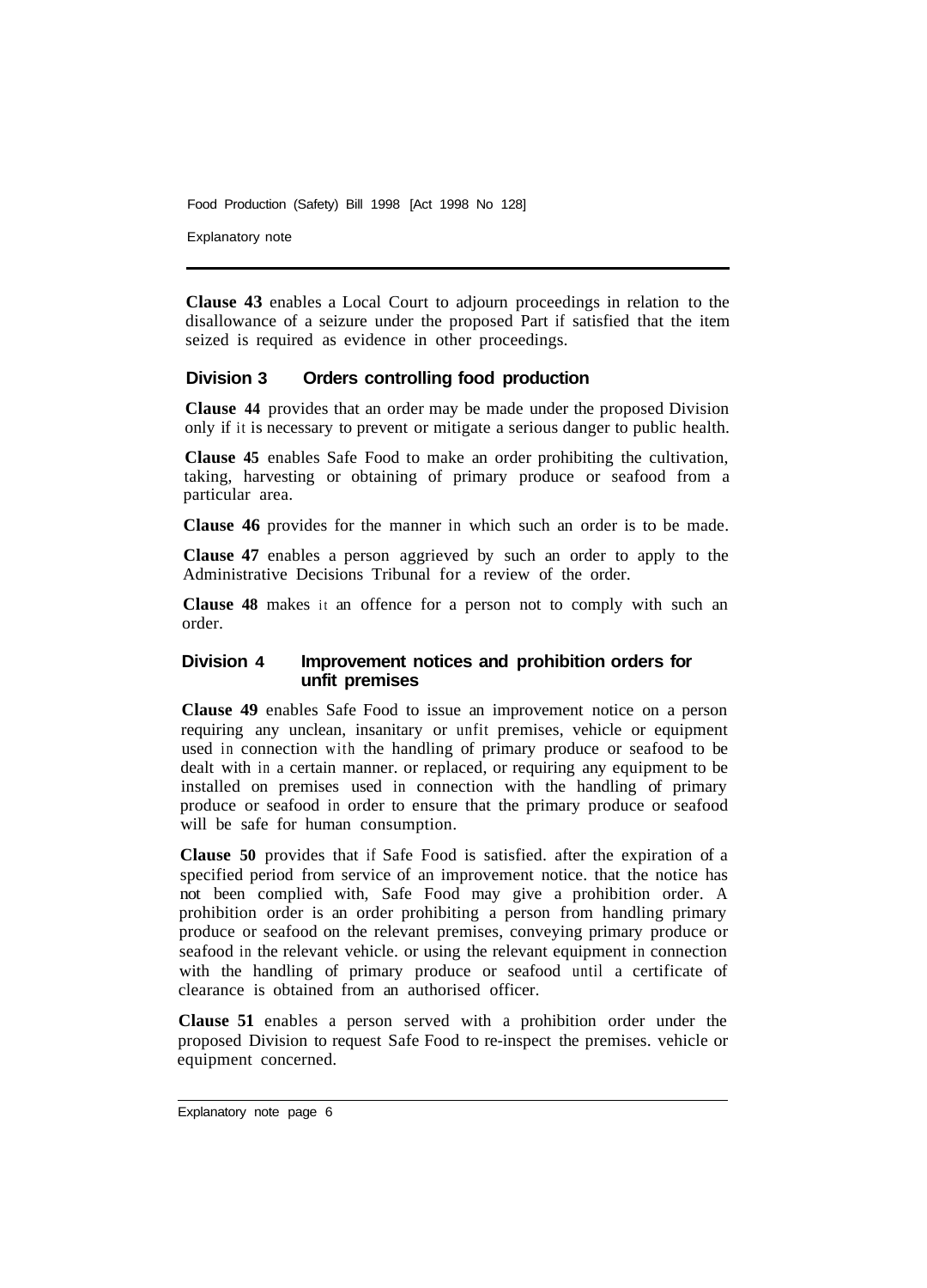Explanatory note

**Clause 52** makes it an offence for a person to fail to comply with a prohibition order under the proposed Division.

**Clause 53** enables improvement notices and prohibition orders under the proposed Division to be drafted so as to apply to specified equipment or all equipment on specified premises or in a specified vehicle.

**Clause 54** enables a person aggrieved by a refusal to issue a certificate of clearance under the proposed Division to apply to the Administrative Decisions Tribunal for a review of the decision to refuse.

#### **Part 6 Finance**

**Clause 55** establishes the Safe Food Production Fund.

**Clause 56** provides for the investment powers of Safe Food in relation to money held in the Safe Food Production Fund.

**Clause 57** enables Safe Food to levy contributions towards the administration of the proposed Act from persons the subject of a food safety scheme under the proposed Act. Such a levy must be of an amount, or calculated on a basis. specified in the regulations for the relevant food safety scheme. The clause requires Safe Food to ensure, as far as is reasonably practicable, that levies from one industry or sector of an industry are not used to cross-subsidise any other industry or sector of an industry.

#### **Part 7 Miscellaneous**

**Clause 58** enables Safe Food to delegate functions to certain persons.

**Clause 59** enables the Minister to enter into arrangements with the Commonwealth allowing authorised officers under the proposed Act to exercise functions relating to food inspection under Commonwealth legislation.

**Clause 60** protects certain persons from liability in connection with acts done in good faith for the purpose of executing a provision of the proposed Act or any other Act or the regulations.

**Clause 61** prevents persons from disclosing information obtained in the execution of the proposed Act except in certain circumstances.

**Clause 62** enables penalty notices to be issued for prescribed offences against the proposed Act or the regulations.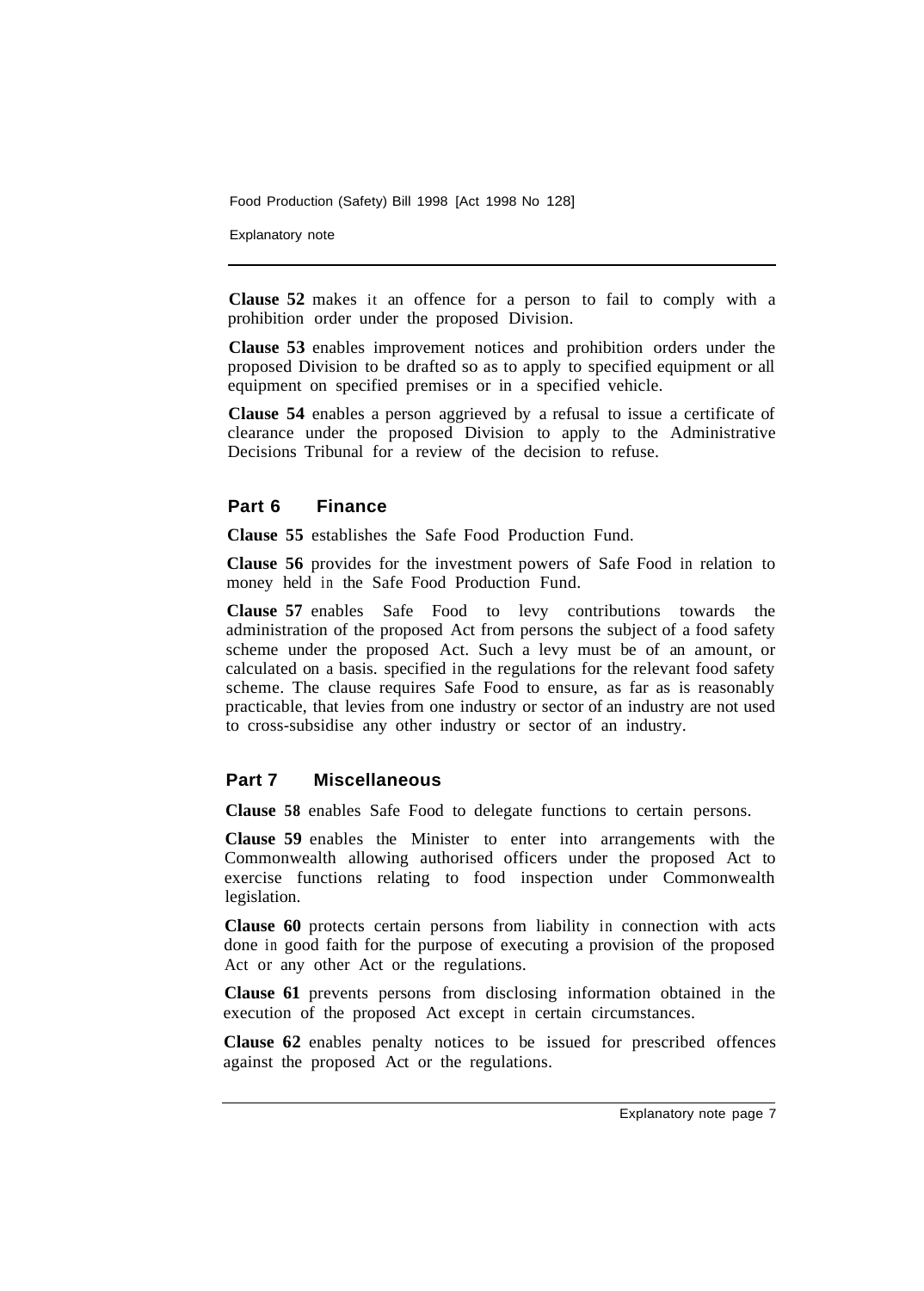Explanatory note

**Clause 63** provides for proceedings for offences against the proposed Act or the regulations to be dealt with summarily by a Local Court constituted by a Magistrate sitting alone or by the Supreme Court.

**Clause 64** deals with offences committed by corporations.

**Clause 65** enables Safe Food to recover money due to it under the proposed Act as a debt.

**Clause 66** contains a provision relating to evidence.

**Clause 67** provides that the proposed Act binds the Crown

**Clause 68** enables orders to be made containing exemptions from provisions of the proposed Act or the regulations.

**Clause 69** enables regulations to be made for the purposes of the proposed Act.

**Clause 70** gives effect to Schedules 2. 3 and 4 containing amendments to certain other Acts.

**Clause 71** gives effect to Schedule *5* containing savings, transitional and other provisions.

**Clause 72** provides for a review of the operation of the proposed Act to be undertaken after 3 years from the establishment of Safe Food.

## **Schedule 1 Provisions relating to members and procedure of Advisory Committee**

**Schedule 1** contains provisions relating to the members and procedure of the Advisory Committee, including provisions relating to terms of office of members, deputies of members and vacation of office of members and voting at meetings.

## **Schedule 2 Amendment of Dairy Industry Act 1979**

**Schedule 2** contains consequential amendments to the *Dairy Industry Act*  1979 that remove provisions relating to ensuring the safety of food for human consumption, delete provisions establishing the New South Wales Dairy Corporation and providing for its staff and change references in the Act to the New South Wales Dairy Corporation to Safe Food.

Explanatory note page 8